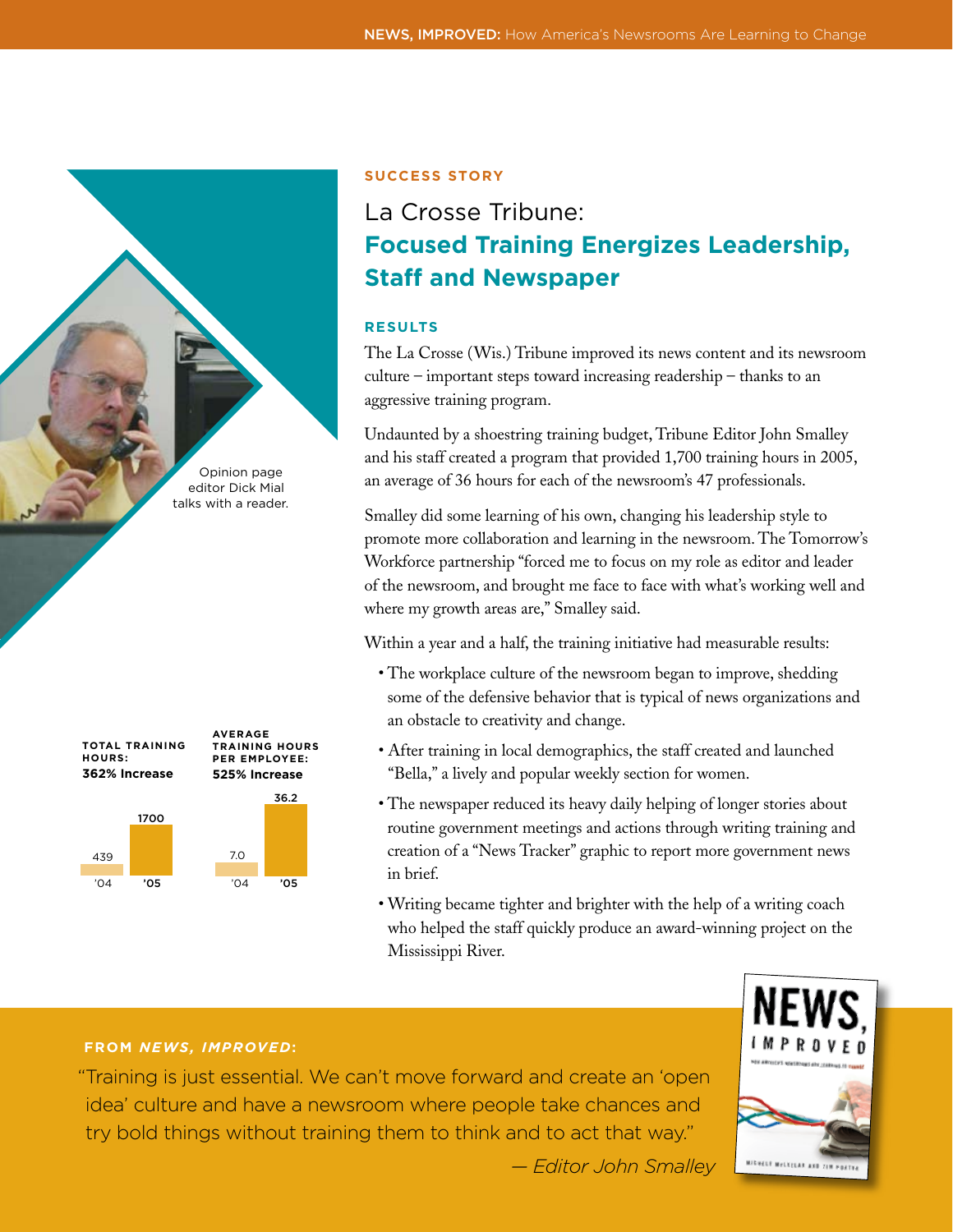"I think one of the best residual effects of the TW project so far is that it forced me to focus on my role as editor and leader of the newsroom, and brought me face to face with what's working well and where my 'growth areas' are."

*— Editor John Smalley*



Reporter Jenny Dolan, who writes for the *Bella* section in the La Crosse Tribune, confers with a colleague. *Bella* is aimed at women age 25-44.

#### **IMPLEMENTING CHANGE**

The La Crosse Tribune is a 35,000-circulation newspaper in a small Wisconsin town. It produces a news report that emphasizes local news, including government and community events. The newsroom staff is a mix of new journalists and veterans.

In 2004, Smalley wanted to make the newspaper more engaging and relevant to readers. However, the quality of news content was uneven and the newsroom had not responded to new readership goals. It would take more work to improve the staff 's skills and increase its capacity to change and adopt new practices.

Lee Enterprises, Inc., the owner of the La Crosse Tribune, invited Tomorrow's Workforce to partner with the newspaper in 2004 and provide the newsroom with an assessment of its learning needs and consulting services as it developed its training strategy.

The project analyzed training needs in the context of staff and leadership attitudes, market challenges and the strategic goals of the newspaper.

TW interviews with staff and managers showed they did not share a consistent vision for the newspaper and staff members believed the leadership was sending mixed messages. Staff members were hungry for more training, but they did not feel the newsroom management valued it, according to a survey by Tomorrow's Workforce. And there was a perception gap: Managers generally thought the organization was motivating and providing more learning than the staff did.

Tomorrow's Workforce recommended that the top editors clarify their vision and communicate it more aggressively to the staff before starting any training. Until the staff had a clearer idea of the newspaper's direction, it did not appear that training could be highly effective for the newsroom as a whole. TW also recommended that the newsroom target specific training and improvement goals to move forward.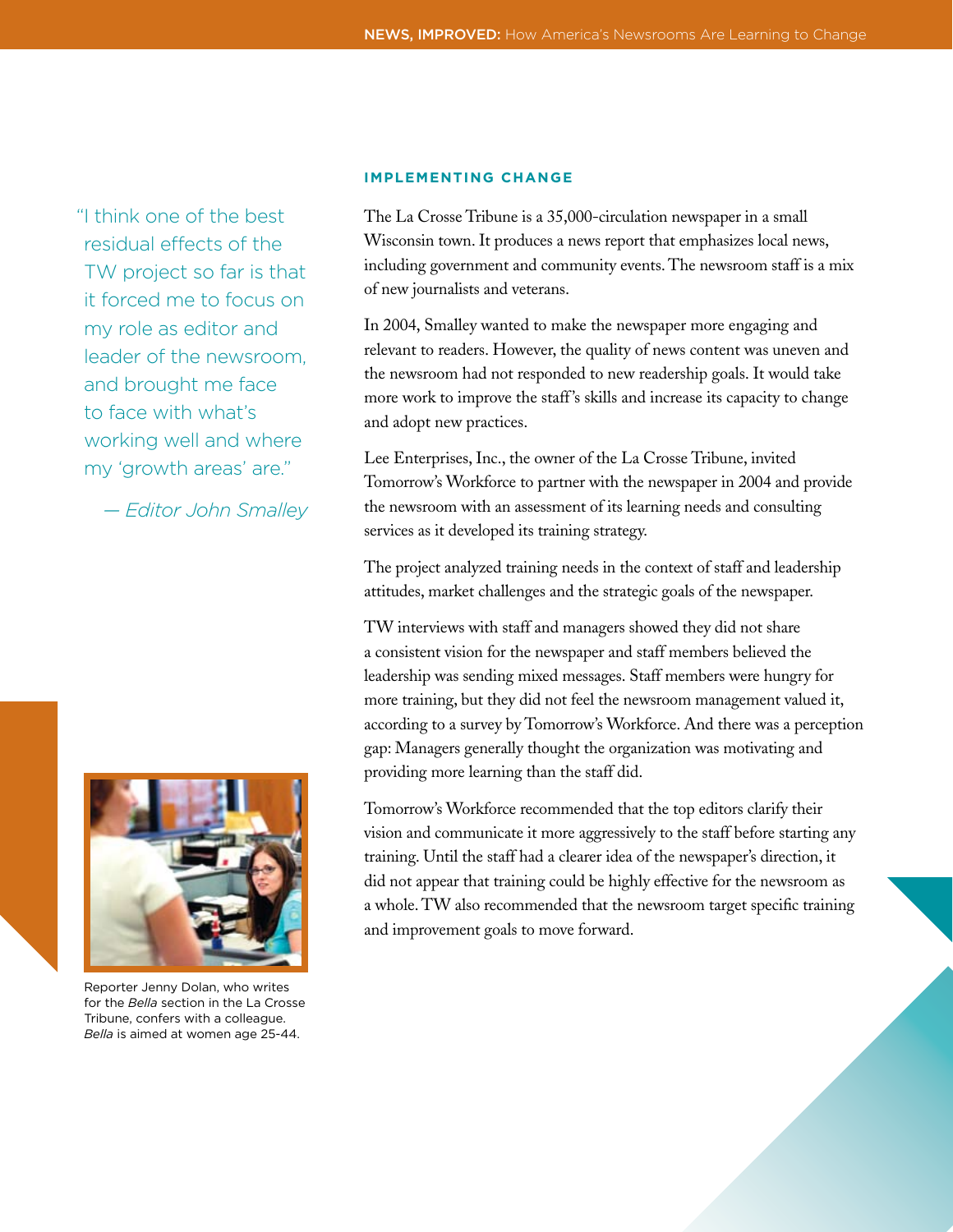The recommendation was a catalyst for Smalley to significantly change his approach as a leader, and he launched the newsroom training effort with a vision statement urging his staff to try new things and improve the newspaper through training.

Smalley also appointed a training coordinator to help "keep the training calendar on the front burner." The key resource investments for training in La Crosse are ones that Smalley controls – his own willingness to more actively communicate his vision and the allocation of staff time to plan and attend training.

Smalley also found more direct dollars for the training budget. The Tribune also overcame limited dollars by teaming up with other Lee newspapers in the region to provide training, including a regional conference on making Page One more compelling, and bringing in editors from other Lee newspapers to train. His formula for a continuous training program – a mix of brown bags with the occasional "Big Event."

While Smalley and the newsroom staff are proud of what they've accomplished, they see that maintaining an ongoing and aggressive training program is key to future success.

"Training is just essential. We can't move forward and create an 'open idea' culture and have a newsroom where people take chances and try bold things without training them to think and act that way," Smalley said.



La Crosse Tribune city editor Scott Rada confers with courts reporter Anne Jungen in the newsroom.

Courts reporter Dan Springer works on a story.

"I think by providing to the staff a clear and directed training plan, there was some added credibility to all of our other efforts."

> *— Editor John Smalley*